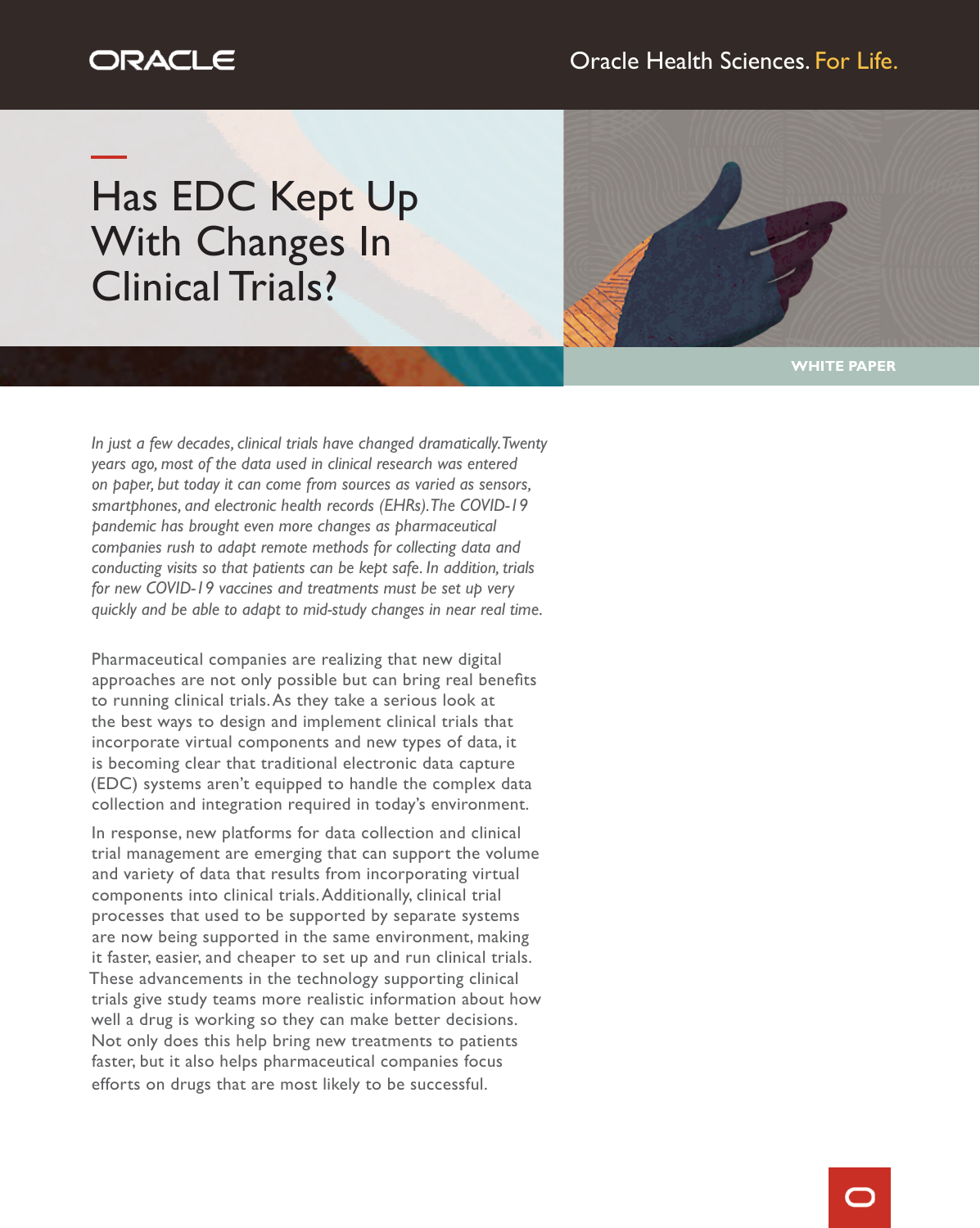#### **How Was EDC Developed?**

In the late 1990s and early 2000s, the internet was becoming a viable way of creating software applications, but clinical trial data was still collected on forms. These forms were filled out by the patients themselves or clinical staff and then faxed or mailed to a central location. If a correction was needed, a correction form had to be filled out.

Around this time, leaders in the industry realized that the internet could be used to allow electronic data capture in clinical trials, creating what would become known as "EDC." EDC turned paper forms into electronic forms, greatly reducing the time required to enter data. In 2004, two events served as inflection points and helped quicken the adoption of EDC: Quintiles started charging less for trials using EDC rather than paper, and GSK announced its clinical trials would only use EDC. Eventually, EDC standards were formed, and federal agencies also began to accept electronic submissions. At that point, there was no turning back. EDC would soon become the norm.

During this time, EHRs were also becoming more common. Although there has been much discussion about replacing EDC with EHRs, the systems each serve different purposes and come with different levels of scrutiny. EHRs are designed to help doctors provide care to patients and bill appropriately, while EDC systems are designed to collect data for research involving people. EHRs don't have the full ability to capture all types of data needed for clinical trials, but they can contain information that is valuable for them.

### **Is EDC Working For Today's Clinical Research?**

Although EDC was a huge improvement over paper-based forms, since its development, clinical trials have become much more complex and the volume and types of data collected have increased significantly. Mobile phones and wearable devices – collectively known as mHealth – provide around-the-clock data that comes in various forms. For example, a clinical trial participant might enter daily food intake into an electronic diary while a sensor measures activity 24 hours a day. Other information might come from blood tests or vital signs taken in the clinic or by a visiting nurse.

This wide variety of data sources and data types puts an incredible burden on a clinical team trying to use the EDC systems in place now. Most EDC systems were designed to support electronic forms, which are structured. These systems were not built to handle unstructured data, like the data that comes from wearables and sensors. They also weren't designed to collect large volumes of data or to handle various data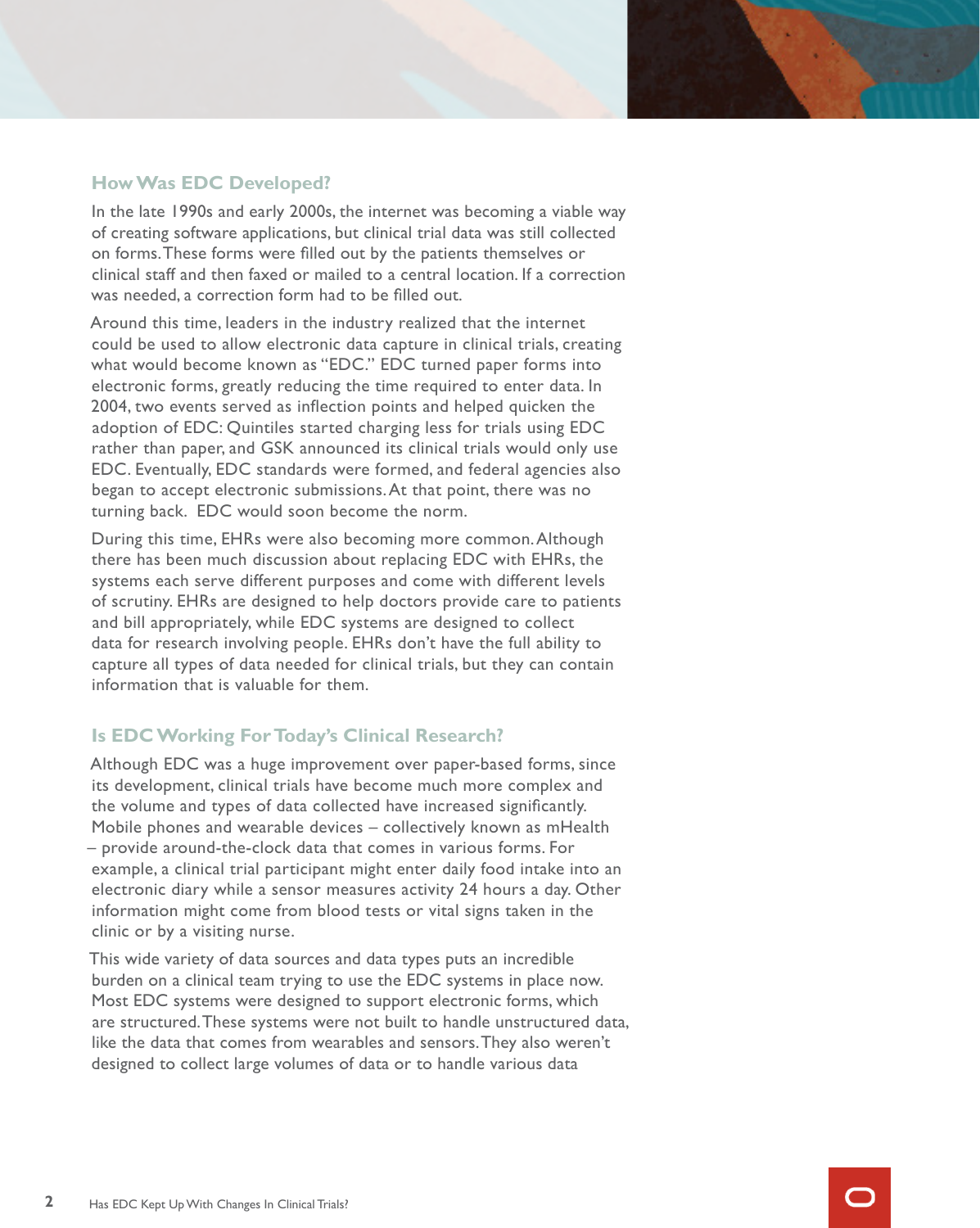sources and compile the data in one place. Although integrations have been built to allow EDC systems to collect other types of data, trying to make new types of data fit into old systems is not without problems.

These challenges around using EDC systems make it very difficult and time-consuming to get clinical trial data organized in a useful way. Because the approaches to collecting and organizing data need to be set up early in the clinical trial design process, it can be quite a barrier to getting clinical trials up and running quickly.

EDC is just one of many systems with which a clinical trial team may be working. A single trial can involve up to 30 different systems, all with separate credentials, training, interfaces, support, validations, upgrades, and builds. Getting these systems to all work together is extremely inefficient and makes it difficult to effectively use the data to get a complete picture of a patient.

Another challenge is that EDC systems, and the many other systems used in clinical trials, were developed in isolation to support specific elements of the clinical trial process. These "point solutions" were not built to work together and inevitably introduce redundancies for clinical trial teams that slow down clinical research.

Even after selecting what seem to be the best systems for a trial, it is a fact of life that software gets old quickly. Software even 1 year old is considered outdated, meaning that a clinical trial running for years will inevitably go through upgrades and new releases that may require validation, training, process changes, and more, which is disruptive, timeconsuming, and costly. Keeping EDC systems up-to-date and integrated with other systems is very difficult. In fact, 70 to 85 percent of the total IT budget for a clinical trial can be spent on maintaining EDC software and other systems.

### **How Do EDC And Other Systems Need To Change?**

In the past, vendors offered clinical trial software that operated in a certain way, and clinical trial teams had to figure out how to adapt their protocols to fit these systems. This approach makes it extremely laborious and expensive to set up a clinical trial.

It's time for a drastic change in the eClinical environment that allows clinical trial teams to focus on medical needs and designing the best protocols rather than on system maintenance and integration. It sounds like a tall order, but it can be done by approaching the technology as a unified platform with capabilities that enable study teams to do whatever they need to do, instead of rigid point solutions that only support a certain process in a certain way.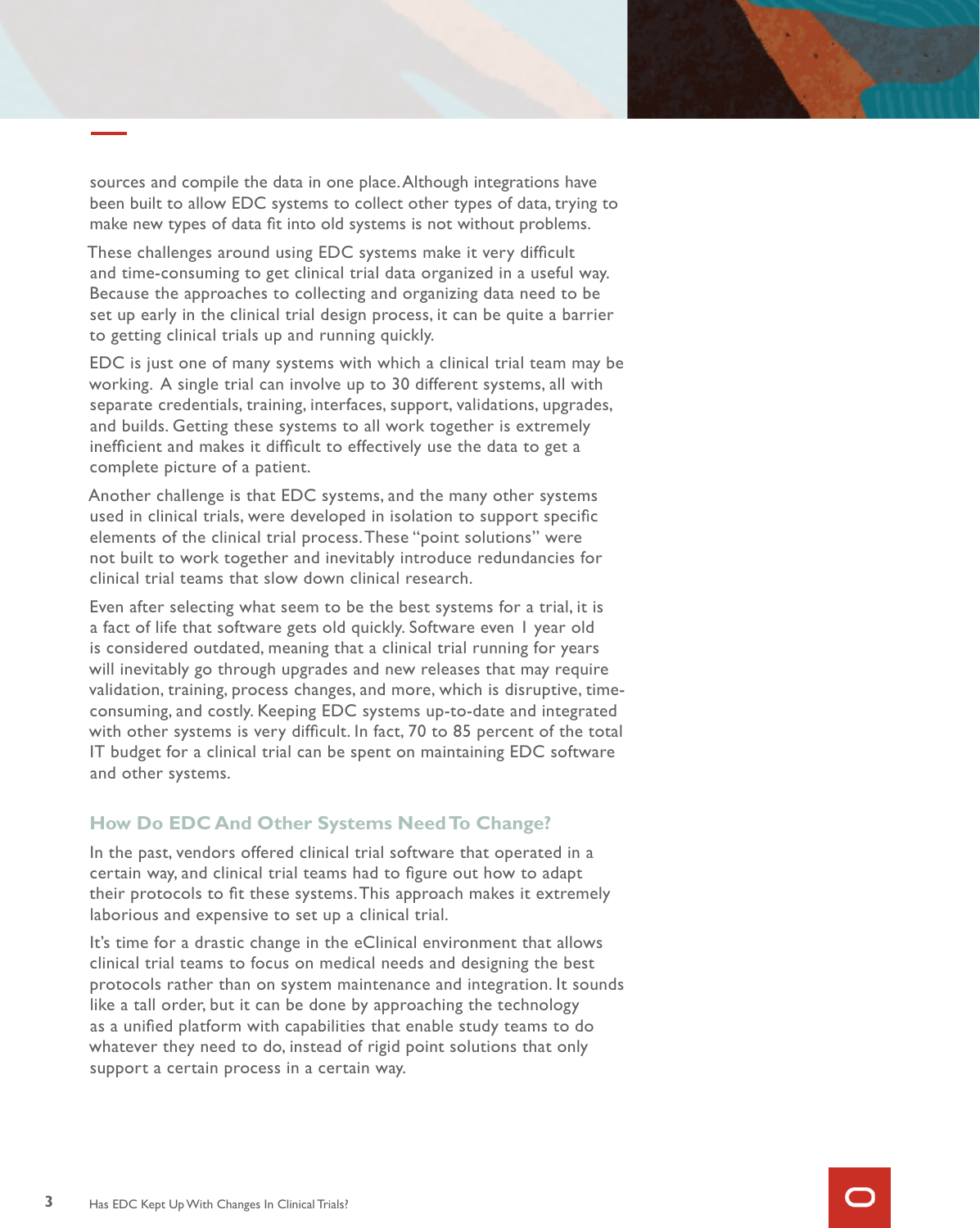Ideally, such a system would come with the ability to understand when to grab a piece of data from a medical device or when data needs to be collected from a home nurse visit. Then, it would effortlessly bring data from these very different collection techniques into a central location where it can be utilized to its fullest capacity. Additionally, the system would keep track of how the data was collected, who collected it, and how that data can be used.

Mining EHRs for useful data is another powerful approach that can help clinical research but isn't very easy to implement with today's clinical trial systems. EHRs can be used to find patients that meet inclusion criteria for a specific trial and see where these patients are located. They can also be used to compare certain drugs that are already in use. In a few cases, EHR data has even been used to gain drug approval for an indication that was previously off-label. EHRs hold a great deal of data that is useful for clinical trials, if it can be captured and analyzed in a useful way.

### **Can New Technology Platforms Help?**

To meet the changing needs of clinical trials today and in the future, Oracle developed a truly unified single eClinical platform called Clinical One. With Clinical One, study teams simply enable the functions needed to run a specific trial instead of having to figure out which systems are necessary to run a trial, which vendor is going to provide which software, and how to integrate all the systems. With a unified system, you build a study once, enter data once, and do everything from one place.

The platform brings together data collection with randomization and trial supplies management – which were previously always separate systems – to create seamless integration and a unified clinical trial workflow. This essentially eliminates the time and costs of integrating these systems.

Clinical One enables effortless data collection from paper forms, EDC and EHR systems, wearable mHealth devices, and even genomics tests. The clinical trial team can select when and where the data is coming from, how it will come, and then configure it themselves. The platform even has built-in features for managing wearable devices, which can be a challenging process for large clinical trials. These capabilities can help advance the use of more virtual approaches, greatly reducing the number of clinic visits required of patients. This could significantly increase the number and diversity of people willing to participate in clinical trials while also upping retention.

Thanks to the unification of processes on a single platform, Clinical